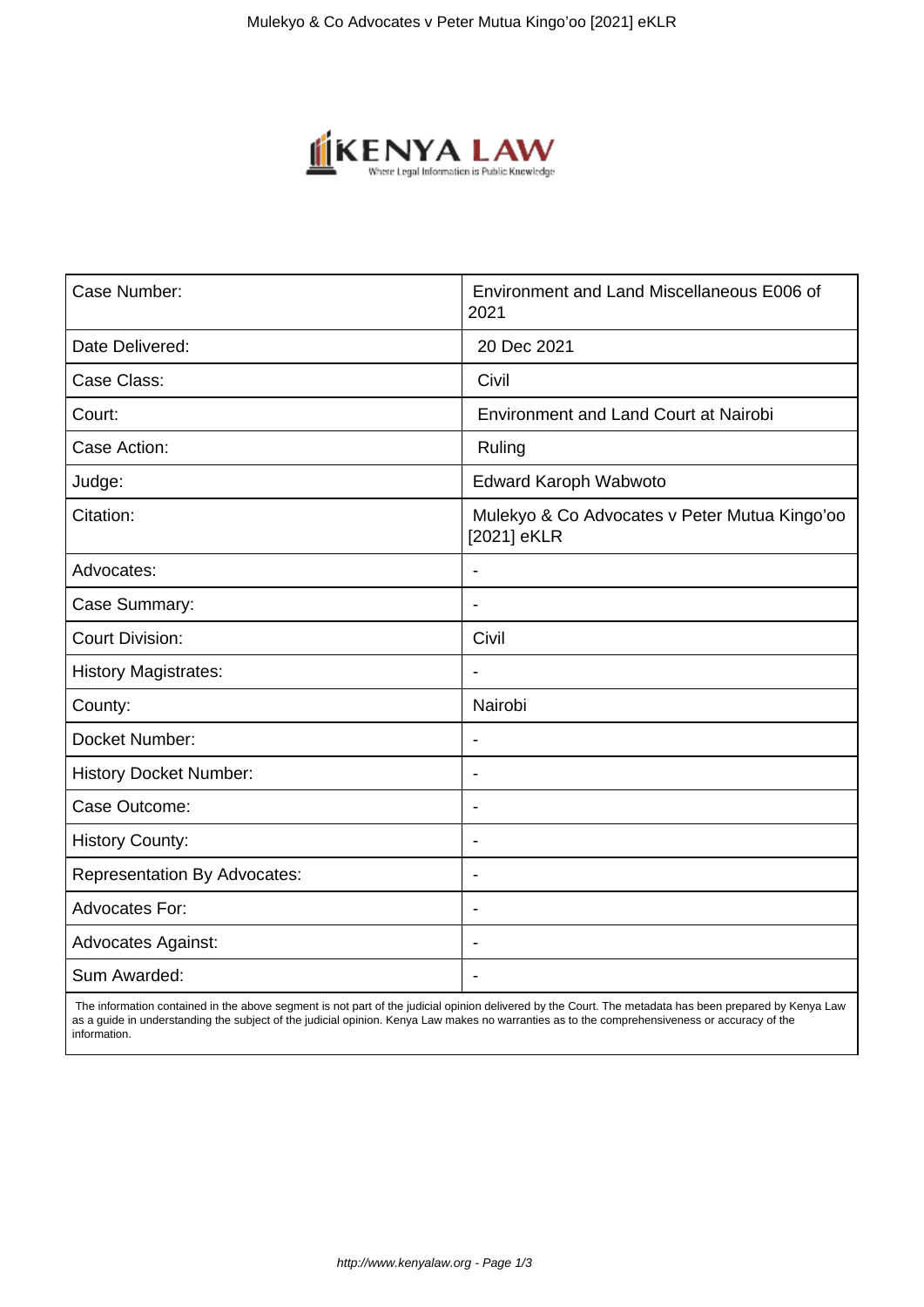# **REPUBLIC OF KENYA**

### **IN THE ENVIRONMENT AND LAND COURT**

### **AT NAIROBI**

### **ELC MISC NO. E006 OF 2021**

### **MULEKYO & CO. ADVOCATES.......................................APPLICANT**

### **=VERSUS=**

### **PETER MUTUA KINGO'OO (Sued on behalf of the**

**Estate of the late Francis King'oo).................................RESPONDENT**

# **RULING**

**1.** This is a ruling in respect Notice of Motion dated 9<sup>th</sup> September, 2021 by the Applicant under the provisions of **section 51 (2) of the Advocates Act and Regulation 7 of the Advocates (Remuneration) Order**. The application seeks orders that judgment be entered against the Respondent for **Kshs. 2,513,398.542/-** being the taxed and certified costs, interest at Courts rate of 14% from 7<sup>th</sup> December 2020.

**2.** The Application is based on the grounds on the face of the same and the Supporting Affidavit of **ANTHONY M. MULEKYO** advocate sworn on  $9<sup>th</sup>$  September, 2021. The grounds advanced in support of the Application are that the Advocate bill of costs was taxed on  $27<sup>th</sup>$  July 2021 and that, the Respondent was informed of the determination of the suit and of intention of the Applicant to have the costs taxed. That there is no Appeal or Reference and the applicant seeks to have judgment entered as prayed.

**3.** Pursuant to the directions of this Court issued on 18<sup>th</sup> November 2021, the Court directed the Application be canvassed through written submissions. The parties were given timelines within which to file and exchange their respective submissions. The material on record shows that the Applicant filed their written submissions on 29<sup>th</sup> November 2021 while the Respondent's submissions were not on record by the time of preparation of this Ruling.

**4.** I have considered the written submissions, the Application and the Supporting Affidavit. **Section 51 (2) of the Advocates Act** provides that,

*"The certificate of the taxing officer by whom any bill has been taxed shall, unless it is set aside or altered by the Court, be final as to the amount of the costs covered thereby, and the Court may make such order in relation thereto as it thinks fit, including, in a case where the retainer is not disputed, an order that judgment be entered for the sum certified to be due with costs*."

**5.** In this matter, I find that the Respondent was properly served with the Application and as such having not disputed the Certificate of Taxation dated  $10<sup>th</sup>$  September 2021, this Court will therefore enter judgment against the Respondent for the said taxed costs of **Kshs. 2,513,398.542/=.**

**6.** As to the interest, **Regulation 7 of the Advocates (Remuneration) Orders** provides that,

"*7. An advocate may charge interest at 14 per cent per annum on his disbursements and costs, whether by scale or otherwise, from the expiration of one month from the delivery of his bill to the client, provided such claim for interest is raised before the amount of the bill has been paid or tendered in full.*"